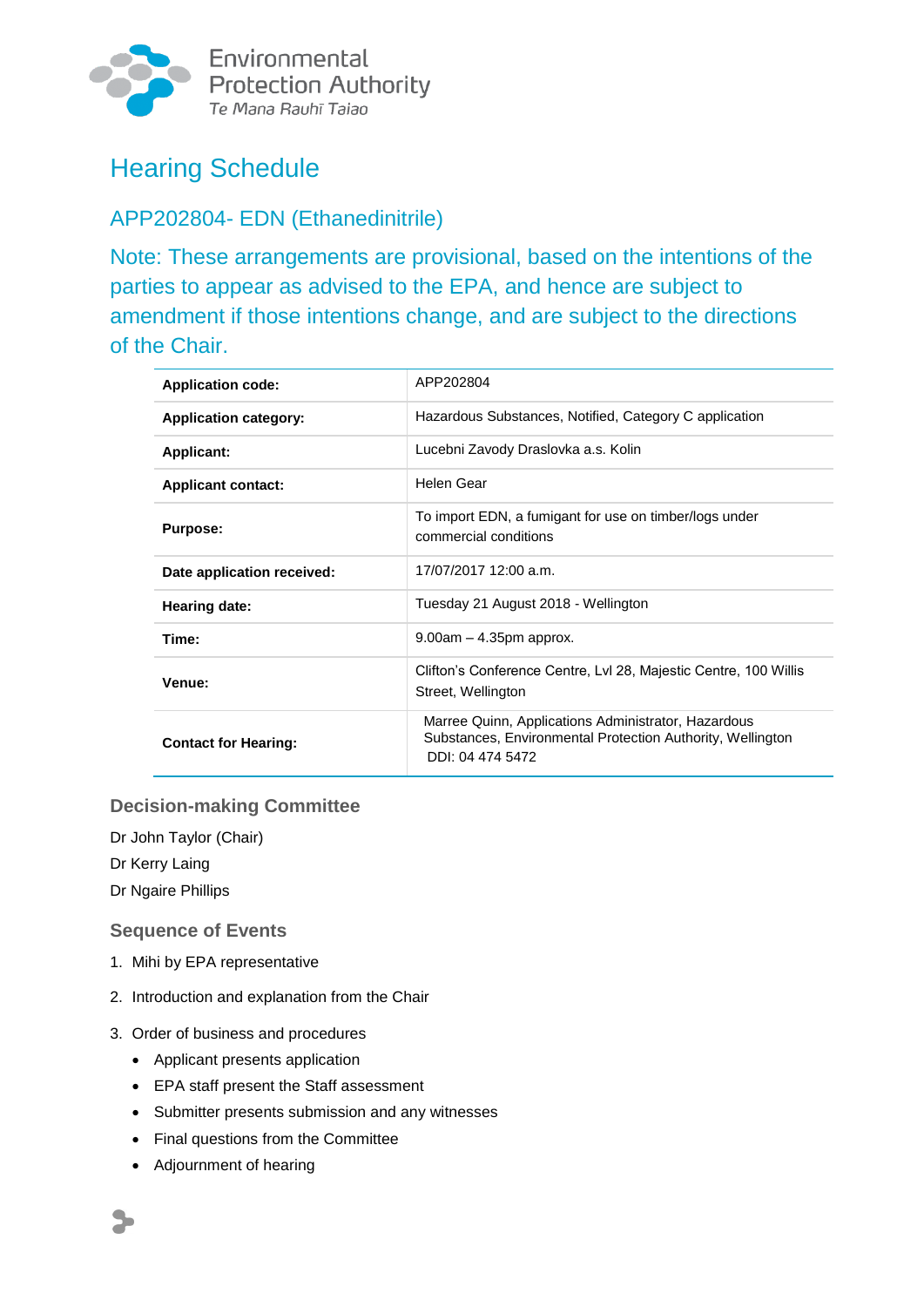The above is a guide only and the conduct of the hearing will be at the Chair's discretion and in accordance with the guidelines provided

#### **Submissions**

Submitters have been allocated a maximum of 15 minutes (including questions) unless they have previously requested additional time to speak to their submissions. The order of appearance is detailed over the page.

#### **Presentation of Evidence and Information**

Pre-circulated evidence (including submissions) will be taken as read by all parties and does not need to be read verbatim at the hearing. Presenters should use the limited time available to highlight key points, and remember to allow time for questions of clarification and explanation.

Witnesses may refer to published material authored by others as part of their evidence. Sources of such material should be clearly identified. Witnesses presenting such information are expected to be able to justify their use of such information and to be questioned on their analysis and conclusions relating to such information.

Where information is presented at a hearing that has not been disclosed to the EPA or to the other parties, the Chair may adjourn the hearing to allow other parties, including staff of the EPA, to assess and respond to the new information.

There will be no cross-examination of parties or their witnesses at the hearing. At the conclusion of each person's evidence, the Chair and members of the Decision Making Committee may ask questions of that person. The Chair will then invite any other party to put questions of clarification or explanation to the witness. Such questions may be put only with the leave of the Chair who has the discretion to disallow any question.

#### **Final Decision**

At the end of all the presentations the Committee will adjourn the hearing and will make its decision in private. A final decision will be made usually within 30 working days but may be longer if further information is sought by the Committee. You will be notified of the decision and it will also be available on the EPA website at www.epa.govt.nz.

#### **News Media Guidelines**

- The EPA has a media policy for hearings, available on request or on the website. The EPA is a semi judicial body and therefore Committee members do not comment on applications. General enquiries about the application process can be directed to Mark Wardle. Please contact Mark (Senior Advisor, Communications) on (04) 474 5501
- Copies of relevant papers will be available from the EPA beforehand, or at the hearing.
- No cameras (still or video) or tape recordings are permitted after proceedings are formally under way. EPA staff can assist to set up for "scene setting" shots at the start or during the break.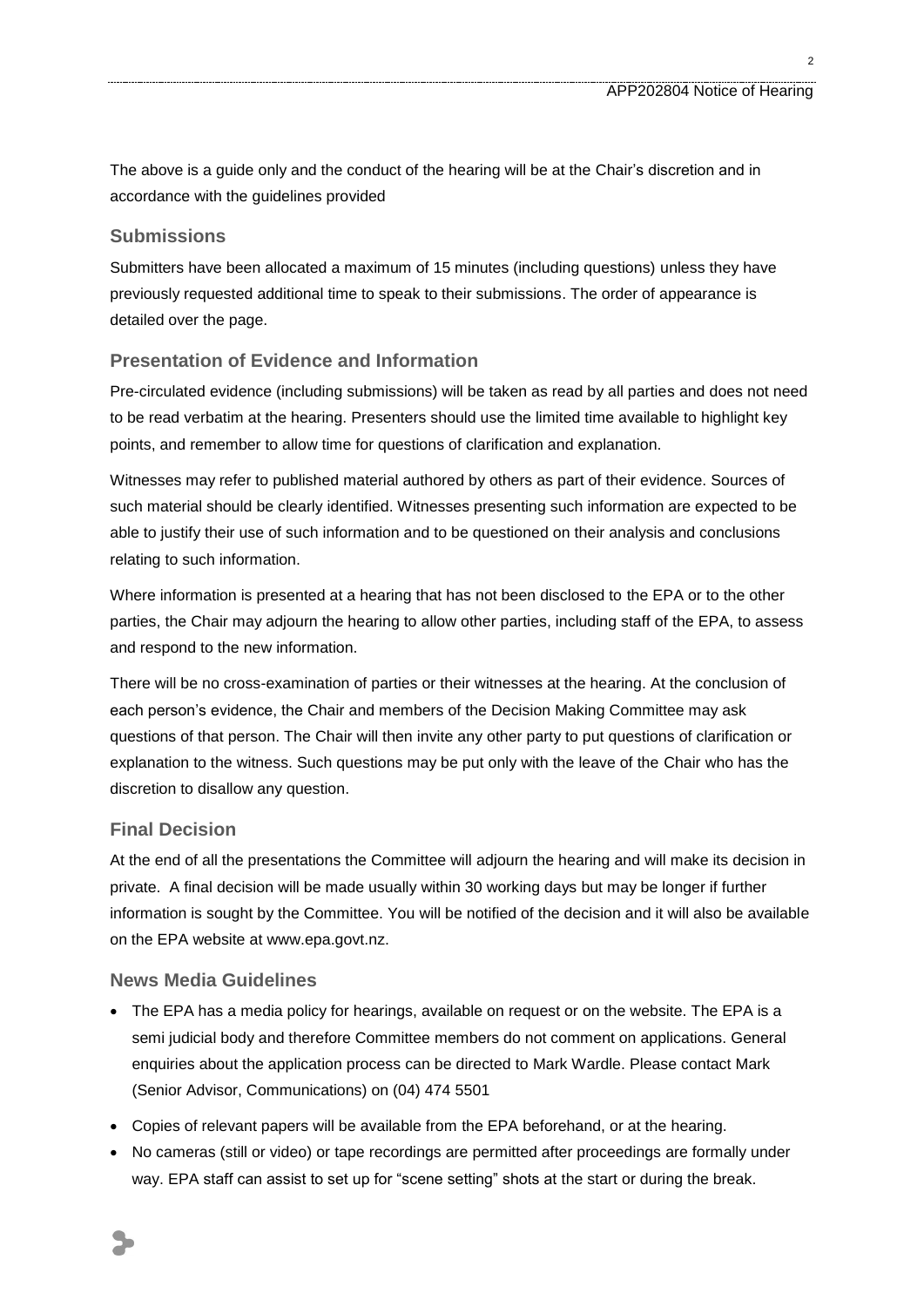## **Contact details**

If you need to contact someone at the hearing please text the administrator on 021 116 4975.

**Hearing Venue** Clifton's Conference Centre, Lvl 28, Majestic Centre, 100 Willis Street, Wellington



#### **Housekeeping Details**

 $\blacktriangleright$ 

- Coffee and tea making facilities will be available. Parties are responsible for their own food arrangements
- Cell phones should be turned off
- No food will be permitted in the hearing room
- No filming or photos of proceedings to be taken
- Please refer to the map for directions to the venue.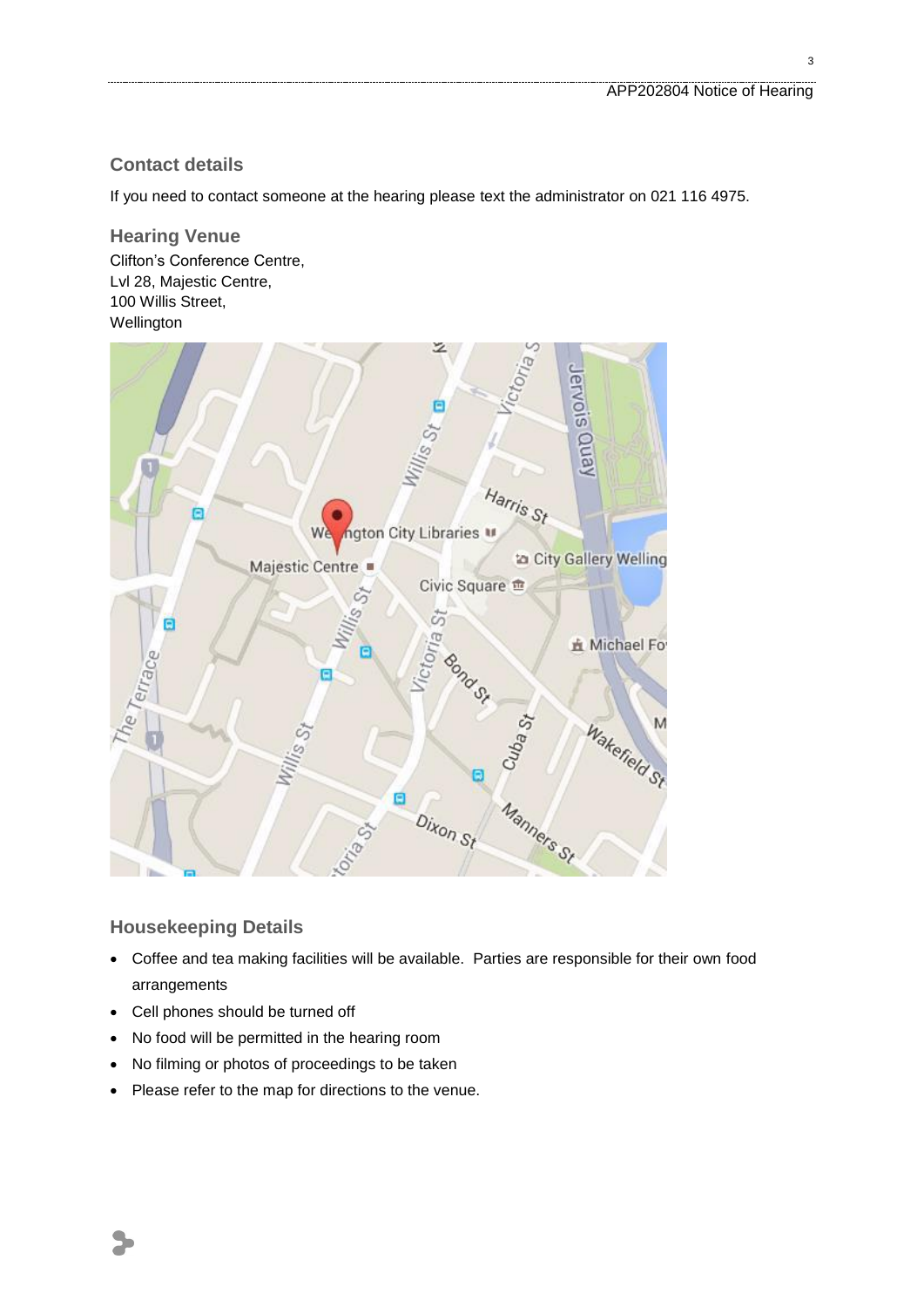## **Order of Business**

Please note that these are approximate session times and are dependent on the length of questioning by the Committee and the appearance of submitters at the hearing.

| <b>APP202804 Hearing Schedule</b>  |                                                             |                                                                                                                                                                  |  |
|------------------------------------|-------------------------------------------------------------|------------------------------------------------------------------------------------------------------------------------------------------------------------------|--|
| Wellington, Tuesday 21 August 2018 |                                                             |                                                                                                                                                                  |  |
| $9.00am - 9.15am$                  | Mihi                                                        | Julian Jackson, EPA representative                                                                                                                               |  |
| $9.15$ am $- 9.30$ am              | Introduction and<br>explanation<br>Record of appearances    | Dr John Taylor, Chair, Decision Making Committee                                                                                                                 |  |
| $9.30$ am $-11.00$ am              | Applicant presentation                                      | Helen Gear, Lucebni Zavody Draslovka a.s. Kolin                                                                                                                  |  |
| 10 min break if required           |                                                             |                                                                                                                                                                  |  |
| $11.10am - 11.45am$                | <b>EPA Staff assessment</b><br>presentation                 | Dr Teresa Vaughan, HS Senior Advisor, EPA                                                                                                                        |  |
| 11.40am - 12.10 pm                 | WorkSafe                                                    | <b>Susan Collier and Philippa Gibson</b><br>$(30 \text{ mins})$<br>WorkSafe                                                                                      |  |
| Lunch Break, 12.10 - 1.10pm        |                                                             |                                                                                                                                                                  |  |
|                                    | <b>Presentations by</b><br><b>Submitter</b>                 |                                                                                                                                                                  |  |
| $1.10$ pm $- 1.25$ pm              | Submission 126969                                           | Dr Oliver Sutherland<br>$(15 \text{ mins})$<br>Te Runanga o Ngai Tahu                                                                                            |  |
| $1.25$ pm $- 1.40$ pm              | Submission 126940                                           | <b>Philip Taylor</b><br>$(15 \text{ mins})$<br>Port Blakely Ltd                                                                                                  |  |
| $1.40$ pm $- 1.55$ pm              | Submission 126967                                           | <b>Wil Grullemans</b><br>$(15 \text{ mins})$<br>Nordiko Quarantine Systems Pty Ltd                                                                               |  |
| $1.55$ pm $- 2.25$ pm              | Submission 126977                                           | <b>Ken Glassey</b><br>$(30 \text{ mins})$<br>Ministry for Primary Industries - wellington (Head<br>Office)                                                       |  |
| $2.25$ pm $-3.10$ pm               | Submission 126982                                           | Don Hammond (chairperson)<br>$(45 \text{ mins})$<br>lan Gear (Executive Officer / Research Director<br>STIMBER)<br>Stakeholders in Methyl Bromide Reduction Inc. |  |
| 10 min break if required           |                                                             |                                                                                                                                                                  |  |
| $3.20$ pm $-3.35$ pm               | Submission 126978                                           | <b>Mischa Davis</b><br>$(15 \text{mins})$<br>The Soil & Health Association of New Zealand Inc.                                                                   |  |
| $3.35$ pm $- 4.05$ pm              | <b>Final questions</b>                                      | <b>Decision Making Committee</b>                                                                                                                                 |  |
| $4.25$ pm $- 4.35$ pm              | Applicant's response to<br>matters raised<br>(if necessary) | Helen Gear, Lucebni Zavody Draslovka a.s. Kolin                                                                                                                  |  |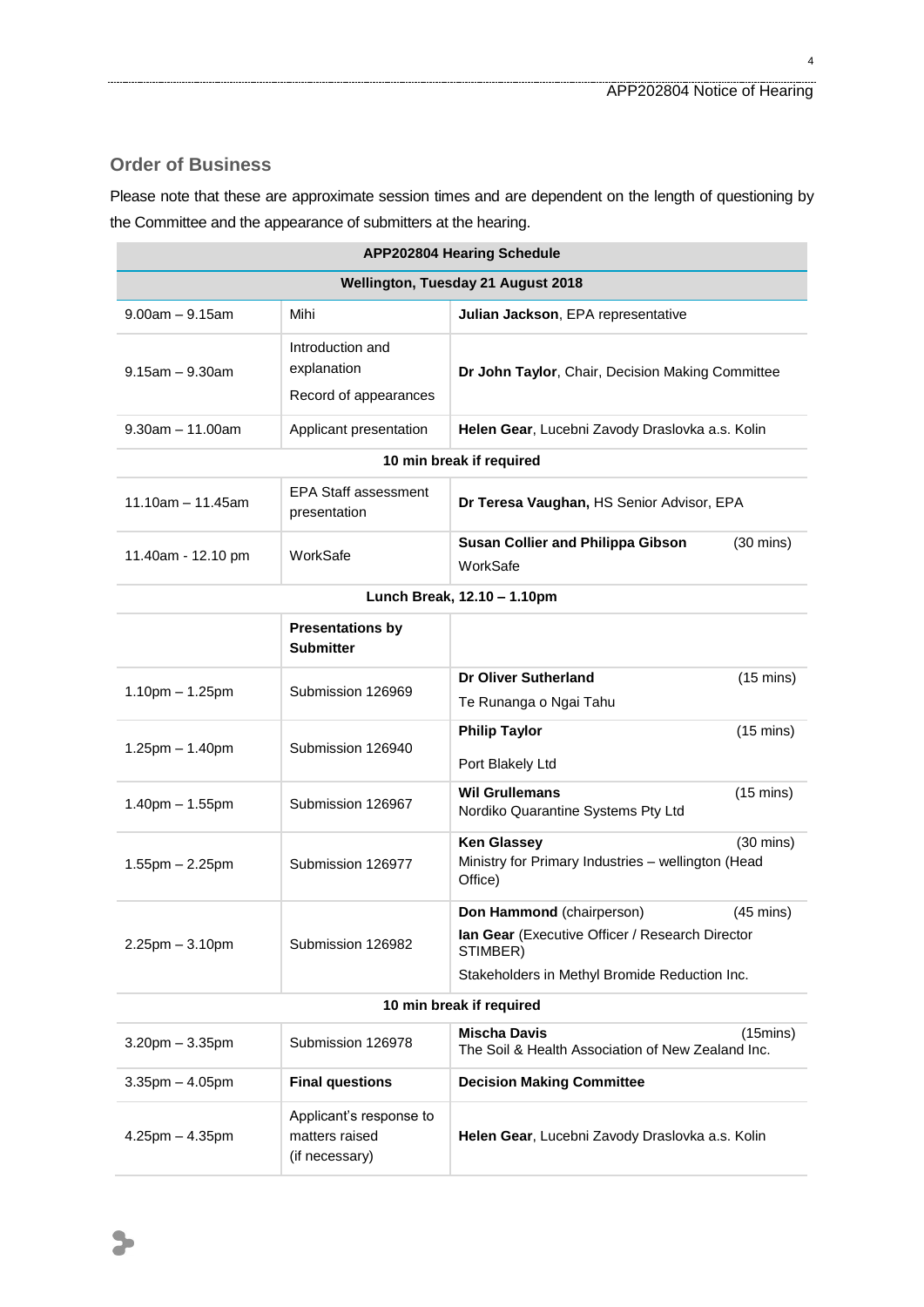5

Hearing adjourned until Rotorua Hearing 28-29 August 2018

## Advice to Participants

## (Applicants and Submitters) in Hearings

Hearings are an opportunity for the Authority to be fully informed on an application, and for the parties to put before the Authority information which is relevant to the application under consideration. The emphasis should be on the effects, risks, costs and benefits of the application in the context of the statutory framework of the HSNO Act.

To help ensure that this is the case the following guidelines apply. These guidelines apply to both applicants and submitters.

- 1. Submissions and presentations at hearings (by applicants and submitters) should raise issues which are relevant to the application and are not simply of a general character.
- 2. Issues of a general nature previously dealt with by the Authority in decisions should only be raised in submissions if these contain new information, which helps to further develop the treatment of the issues relevant to *this* application.
- 3. Your presentation should focus on the key points raised in your submission.
- 4. Applicants and submitters are entitled to bring witnesses who will speak to their submission. Witnesses should be able to bring expertise or special knowledge to bear on the matters raised in the submission.
- 5. At least two weeks prior to the hearing, both the applicant and submitters should provide a written list of the witnesses they propose to call, their areas of expertise, and the elements of the submission or application they propose to talk to. If this information is not provided the witness may only be called at the express leave of the Chair of the hearing.
- 6. Applicants, submitters and their witnesses are expected to pre-circulate to the Authority and to all other parties attending the hearing, copies of any information they intend to present to the hearing, at least 7 working days prior to the hearing. Parties should work on the basis that members of the Committee will have read the application, submissions and other circulated information prior to the hearing. It is therefore not necessary to read this information verbatim at the hearing. Parties should instead use their allotted time at the hearing to highlight their key points and be prepared to answer any questions which the Committee may have.
- 7. Applicants, submitters and their witnesses will normally have a maximum of 15 minutes to make their presentation to the hearing. This time includes provision for questions of clarification by members or by other parties. If any party believes they have good reason why they should have a